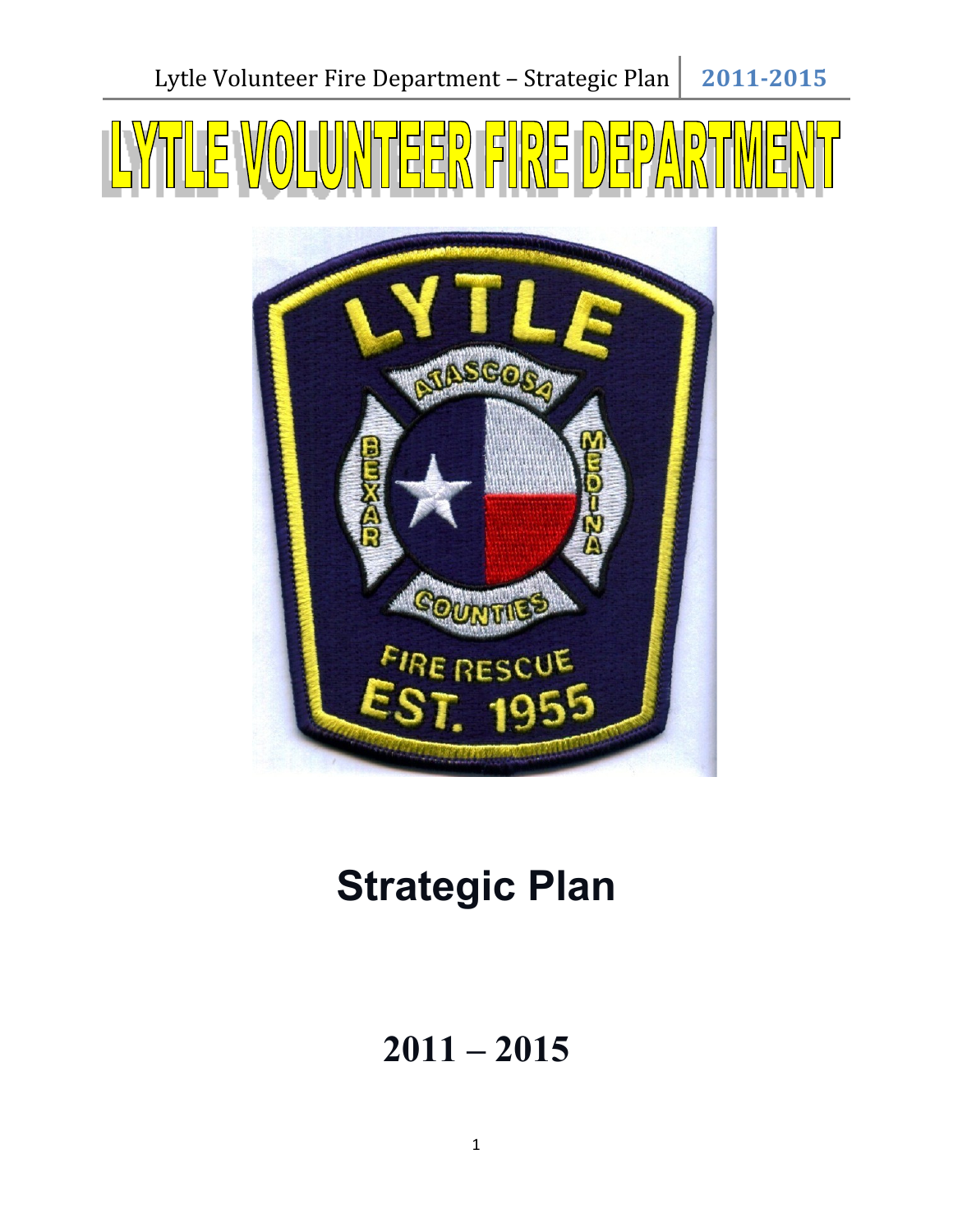# **Introduction**

The Members of Lytle Volunteer Fire Department are pleased to present the 2011-2015 Fire Department Strategic Plan to the City of Lytle, Bexar Co. ESD #5, Medina Co. ESD #5 and Atascosa Co. Commissioners Court.

An important aspect of this process includes anticipating the future in terms of building a flexible organization. Our organization must respond to change, solve problems and collaborate on issues, assess community needs and resources required to meet those needs and formulate a plan to provide comprehensive and cost-effective services to our customers-the citizens of Lytle and other areas served by Lytle Volunteer Fire Department.

Two key words in planning are focus and flexibility. This plan is intended to bring focus to a number of the Department's most important services, programs, and issues. Since its creation fifty five years ago, Lytle Volunteer Fire Department has been committed to protecting lives and property in this great community. This Strategic Plan clearly defines what the department expects to accomplish in the next four years. The goals and objectives derived from the action items detailed here form a foundation upon which to build the future of the department. Some initiatives already are underway, others will begin at a later date, and still others wait for funding.

A commitment to strategic planning ensures that the Lytle Volunteer Fire Department will continue to provide the Citizens of Lytle and other areas it serves with the highest level of service.

 $\mathcal{L}_\text{max}$  , where  $\mathcal{L}_\text{max}$  , we have the set of  $\mathcal{L}_\text{max}$ Fire Chief Matthew Dear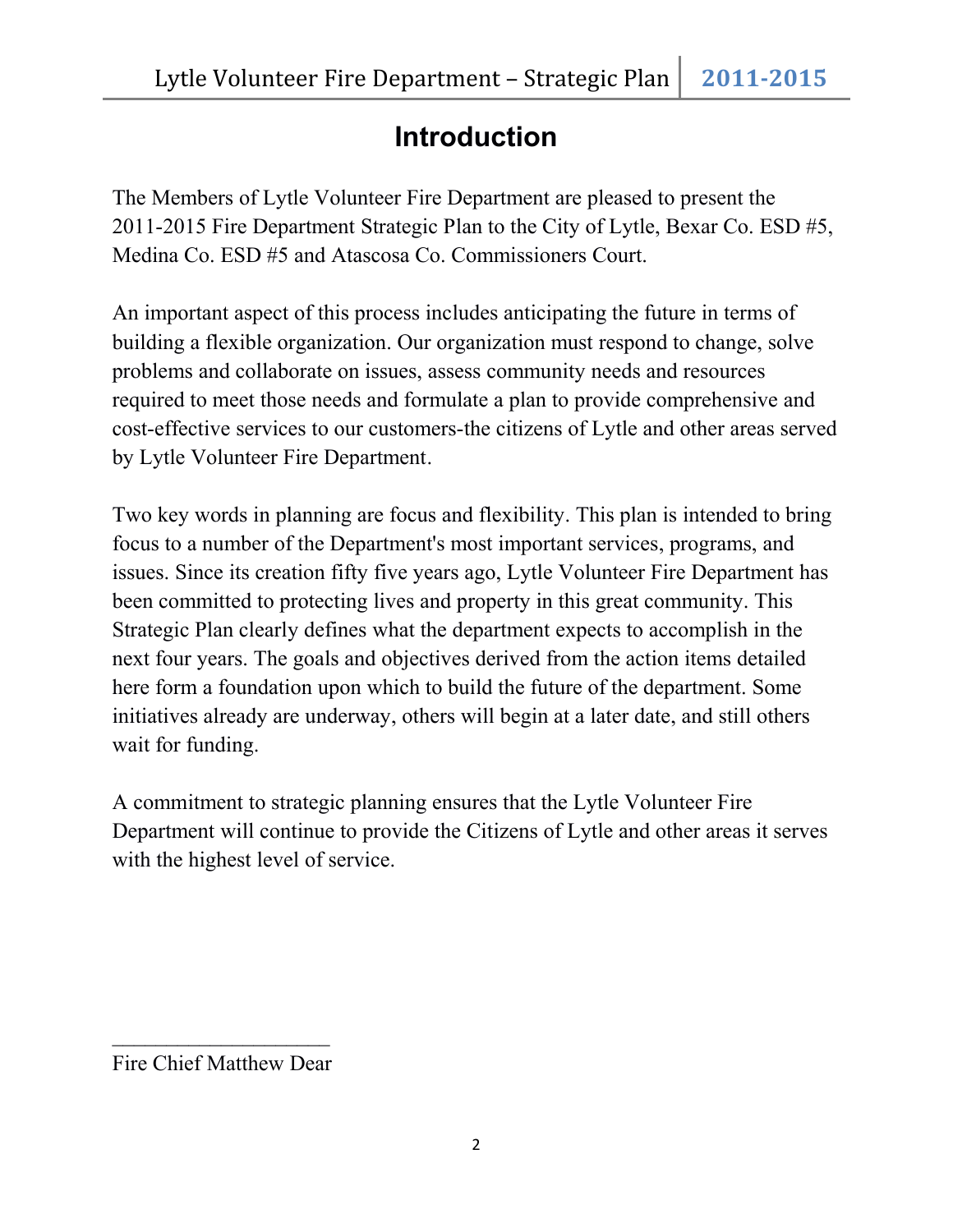# **CORE FUNCTIONS**

We believe the quality of life in the Counties of Atascosa, Bexar, Medina and City of Lytle depends on a partnership between the citizens, business community, elected officials, city/county employees and volunteers. We, as volunteers, are committed to the following:

- 1. **Emergency Medical Services** Deliver professional life-saving emergency medical first response.
- 2. **Fire Suppression** Deliver state-of-the-art fire equipment and professional services through quality training and pre-fire planning.
- 3. **Technical Rescue** Increase the survivability of customers through advanced technical rescue capabilities, enhanced by Lytle Volunteer Fire Department's commitment to training.
- 4. **Fire Prevention** Improve the "Quality of Life" through fire prevention and education.
- 5. **Emergency Management** Provide for the safety and security of our customers from natural and man-made disasters through planning and strategic objectives, working with local, state, and federal agencies.
- 6. **Fire Administration** Provide leadership and visionary direction for Lytle Volunteer Fire Department.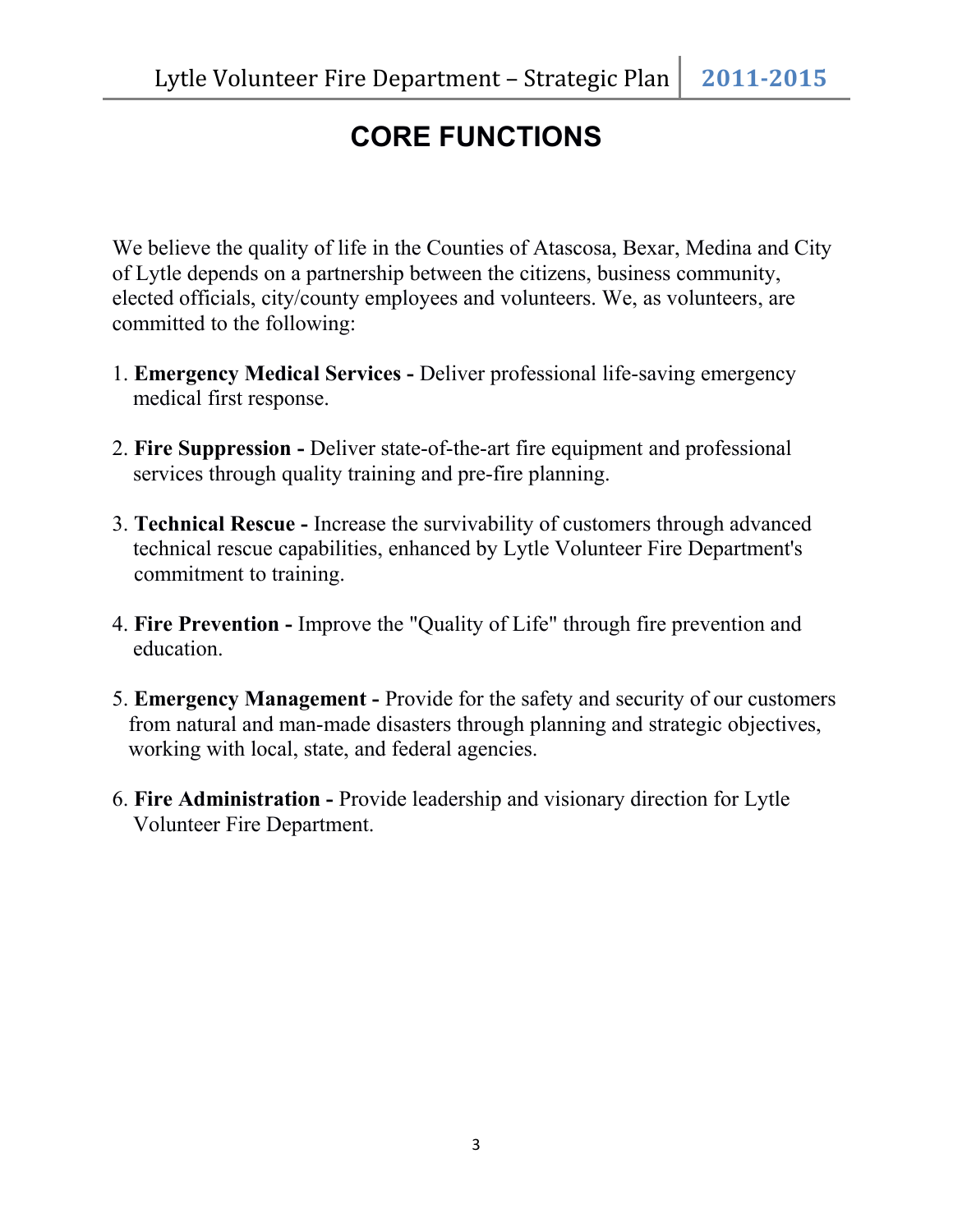# **ASSUMPTIONS FOR PLANNING**

Commitment to the concept of continuous improvement and unrelenting devotion to customer service will be required to maintain and enhance our current position within the communities we service.

Lytle is a city of 4 square miles with a current population of approximately 2,383 (2000 census). We also service Bexar County Emergency Service District #5, Medina County Emergency Service District #5 and the northwest portion of Atascosa County with a population of approximately 100,000 (Lytle Chamber of Commerce).

Customer Service is the hallmark of Lytle Volunteer Fire Department. Demands on the Department will continue to increase as the communities grow. These demands will impact training, development, maintenance, equipment, supplies, and time management needs.

The demand for emergency medical services will increase with the continued growth of the communities.

The increased use of smoke detectors and automatic sprinkler systems will result in earlier detection, notification and control of structure fires, thus resulting in fewer fire fatalities, fire related injuries, and lowered structural fire loss.

The Fire Department's positive relationship with other city departments, private entities, and surrounding fire departments will be maintained and enhanced in an effort to provide highly effective emergency services to our customers and utilize all available area resources.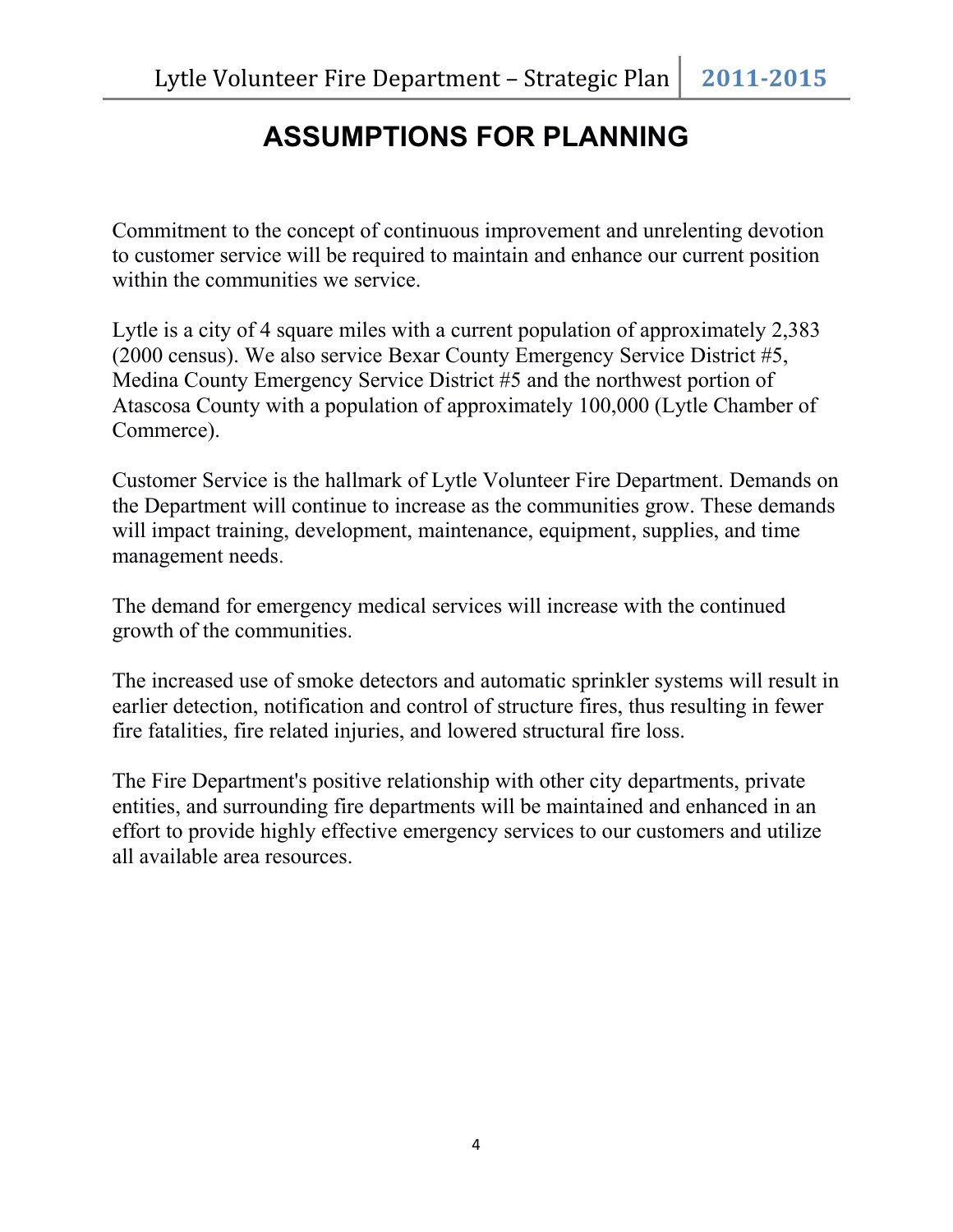# **PERSONNEL REQUIREMENTS**

**GOAL:** *To professionally staff the Department at a level which will insure the delivery of services to our customers in an effective, efficient and safe manner.*

Lytle Volunteer Fire Department is comprised of an outstanding group of individuals with experience in the fire service field ranging from just a few months to over 15 years. It is important that an adequate number of staff be in place to support the efforts of the department. It is critical that the department strive to keep the volunteer firefighters that make-up the organization and utilize all volunteers to properly address the numerous administrative needs and functions of the organization.

### **Current Fire Department Staffing** (as of October, 2010)

- 1 Fire Chief 1 Asst. Fire Chief 1 Captain 2 Lieutenants
- 22 Firefighters  $\mathcal{L}_\text{max}$

### 27 Total Firefighters

### **Current Fire Department Certifications** (as of October, 2010)

- TCFP
- SFFMA-Advanced, Basic & Introductory
- EMT-Paramedic, Intermediate, Basic & ECA
- Haz-Mat-Technician, Operations & Awareness
- WMD-Awareness
- High Angle Rescue
- Vertical Rescue I & II
- Confined Space Rescue
- NIMS
- Agriculture Rescue
- Swiftwater Rescue
- Fire Instructors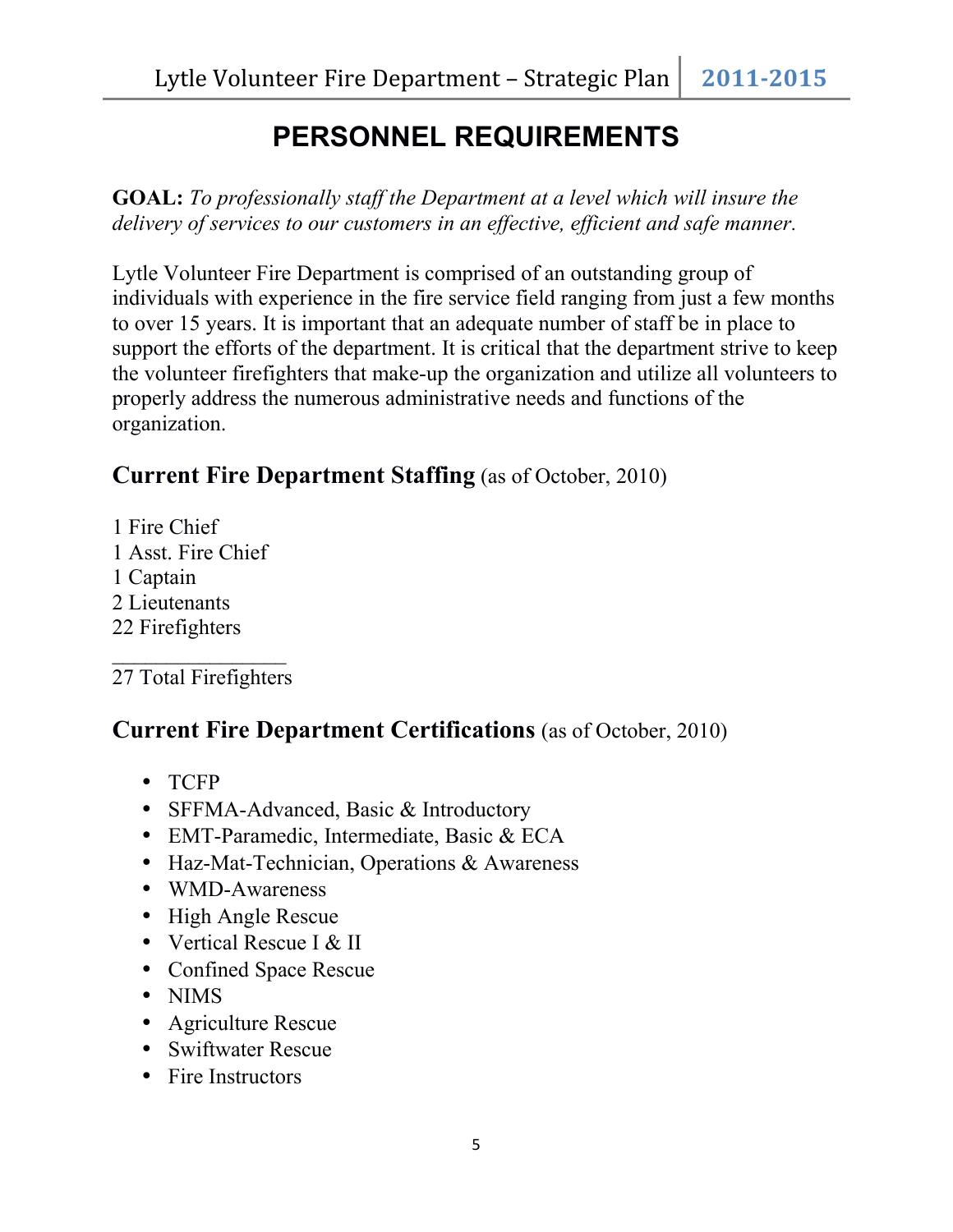### **FIRE SUPPRESSION PERSONNEL ACQUISITION SCHEDULE**

### **FY 2011-2015 ACTION PLAN OBJECTIVES**

- Evaluate growth, call volume, response times, and community needs to determine future growth in fire department
- Consider day time staffing needs
- Paid Personnel (Dependent of Area Growth)

### **FY 2011-2012**

• Continue to evaluate growth, call volume, response times, and community needs to determine future growth in fire department

### **FY 2012-2013**

• Continue to evaluate growth, call volume, response times, and community needs to determine future growth in fire department

### **FY 2013-2014**

• Continue to evaluate growth, call volume, response times, and community needs to determine future growth in fire department

### **FY 2014-2015**

• Continue to evaluate growth, call volume, response times, and community needs to determine future growth in fire department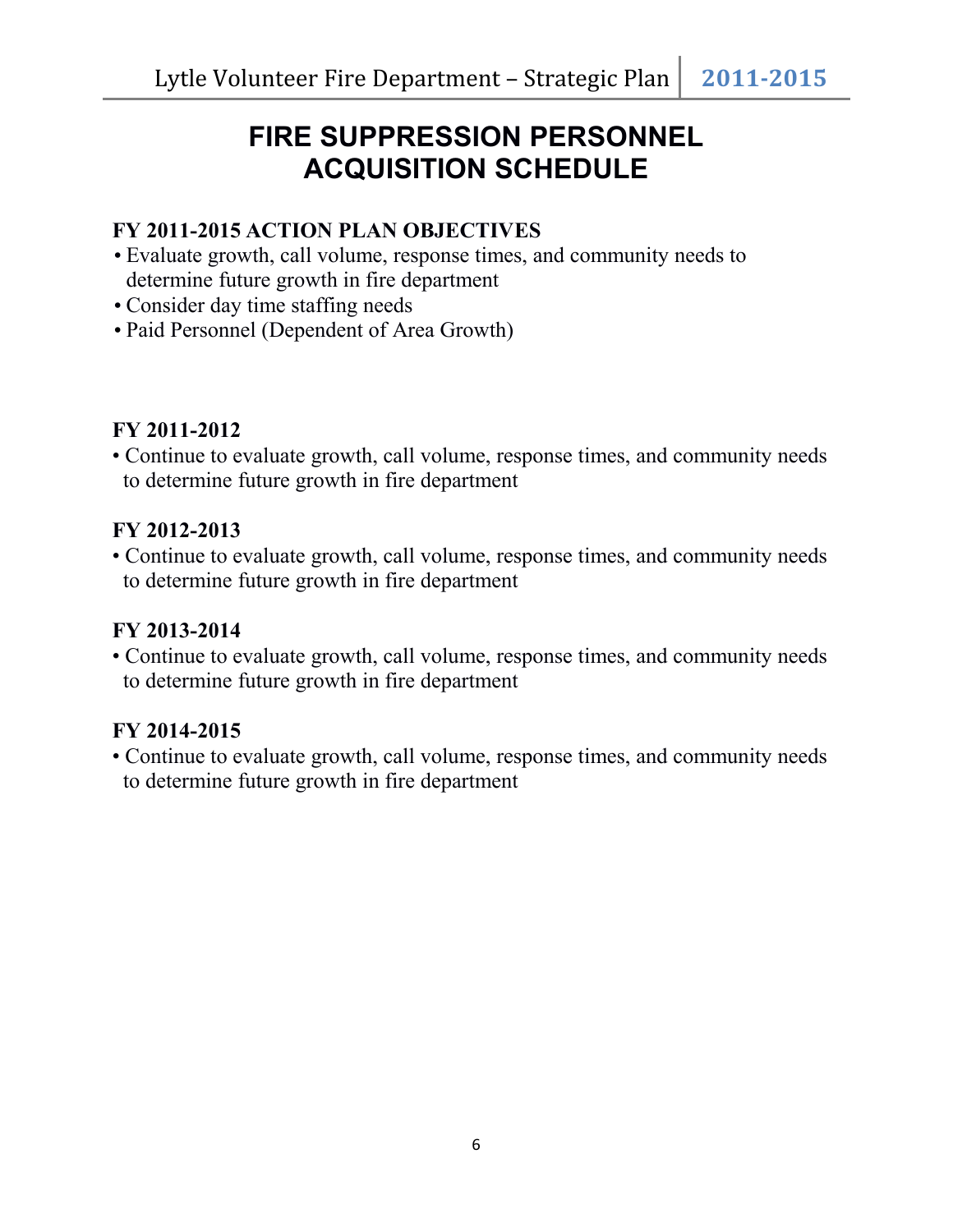### **MEDICAL SERVICES**

**GOAL:** *To save lives, reduce suffering and speed recovery from injury and illness by delivering basic and advanced life support services throughout the community.*

The delivery of emergency medical services to the customers of Lytle plays a major role in the operation of Lytle Volunteer Fire Department. Currently approximately 60% of our emergency response activity is emergency medical in nature.

Issues for increasing the capabilities of the First Responder program include:

- Continually evaluating the appropriate level of emergency medical service provided to our customers.
- Examining alternative methods of providing medical continuing education and training to department personnel and customer groups.

# **MEDICAL SERVICES ACQUISITION SCHEDULE**

### **2011 - 2015 ACTION PLAN OBJECTIVES**

- Provide CPRTraining for Community
- Provide First Aid Training for Community
- Provide Higher Level of Care for customers

### **FY 2011 - 2012**

• Certify Personnel as CPR Instructors

### **FY 2012 - 2013**

- CPR mannequins
- Certify Personnel as EMS Instructors
- Replace 1 AED

### **FY 2013 - 2014**

- Replacement of medical bags on apparatus
- Purchase intubation mannequin

### **FY 2014 - 2015**

• Replace 1 Heart Monitor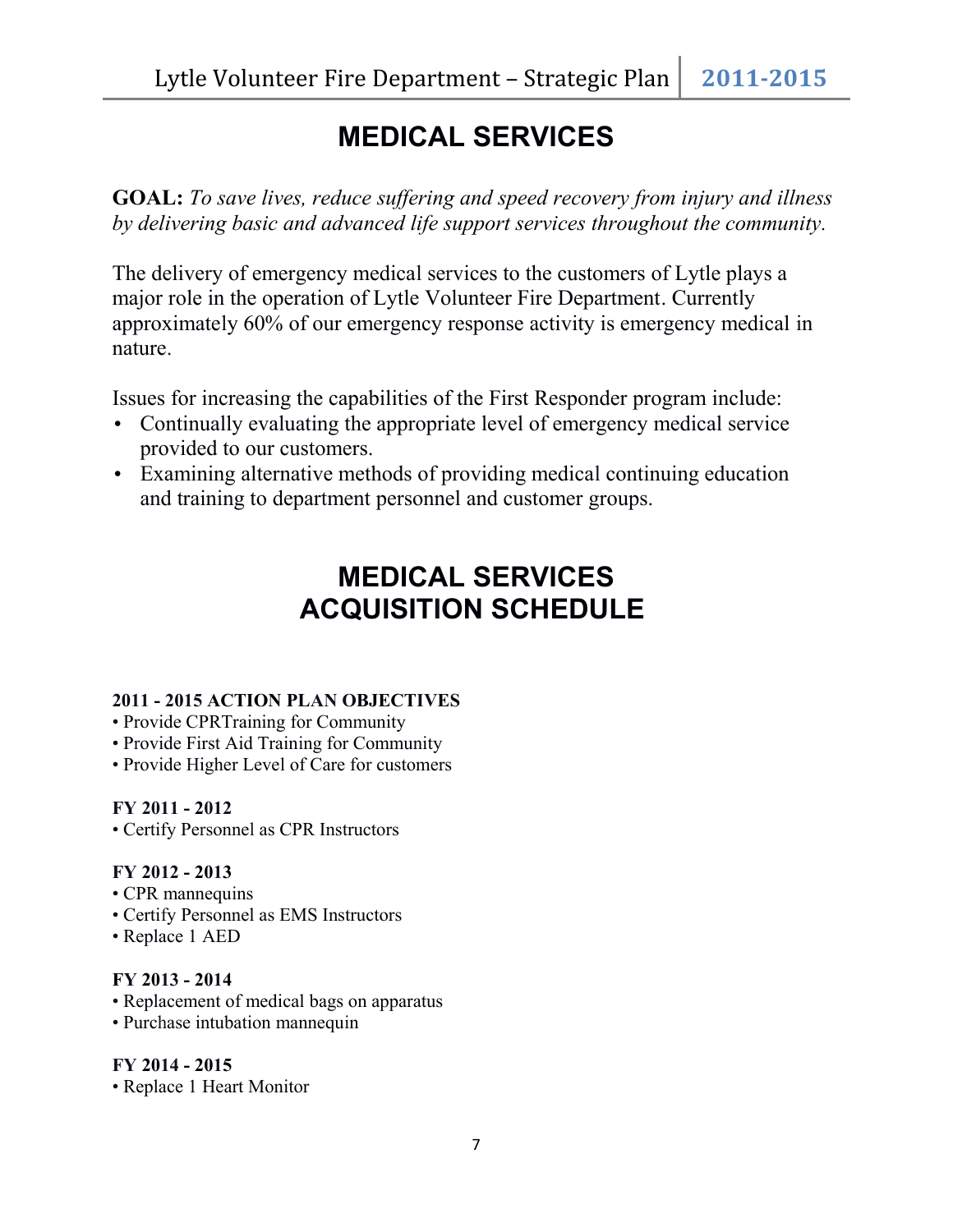# **HEALTH & SAFETY**

**GOAL:** *To protect the health and safety of Department members through effective training, education, programs and management. Development of policies and procedures that prevent injuries, illness and maximize health.*

Health and safety are of primary concern to all department members. These concerns are affected by many factors including: training, equipment, facilities, operating procedures, medical supervision, environment, lifestyle and nutrition, as well as attitude and awareness.

### **Health will be addressed and maintained through:**

- Medical evaluations for department personnel as required
- Facilities built/remodeled with emphasis on employee health, safety, and comfort
- Emphasis on physical fitness, health, wellness and safety
- Providing appropriate inoculations and communicable disease screenings, including TB and hepatitis

### **Safety will be addressed and maintained through:**

- Incident analysis of emergency operations
- Provision of appropriate safety equipment and apparatus
- Emergency Vehicle Operator training for personnel
- Conduct Post Accident Analysis for accidents and incidents
- Infectious disease exposure training, tracking, prevention, post exposure treatment, and provision of appropriate equipment and supplies
- Strong emphasis on "2-In-2-0ut" and Accountability

### **2011 - 2015 ACTION PLAN OBJECTIVES**

- Continue personal protective equipment inspections, cleaning, and maintenance
- Provide continuing education on wellness and fitness topics
- Continuous review of Standard Operating Guidelines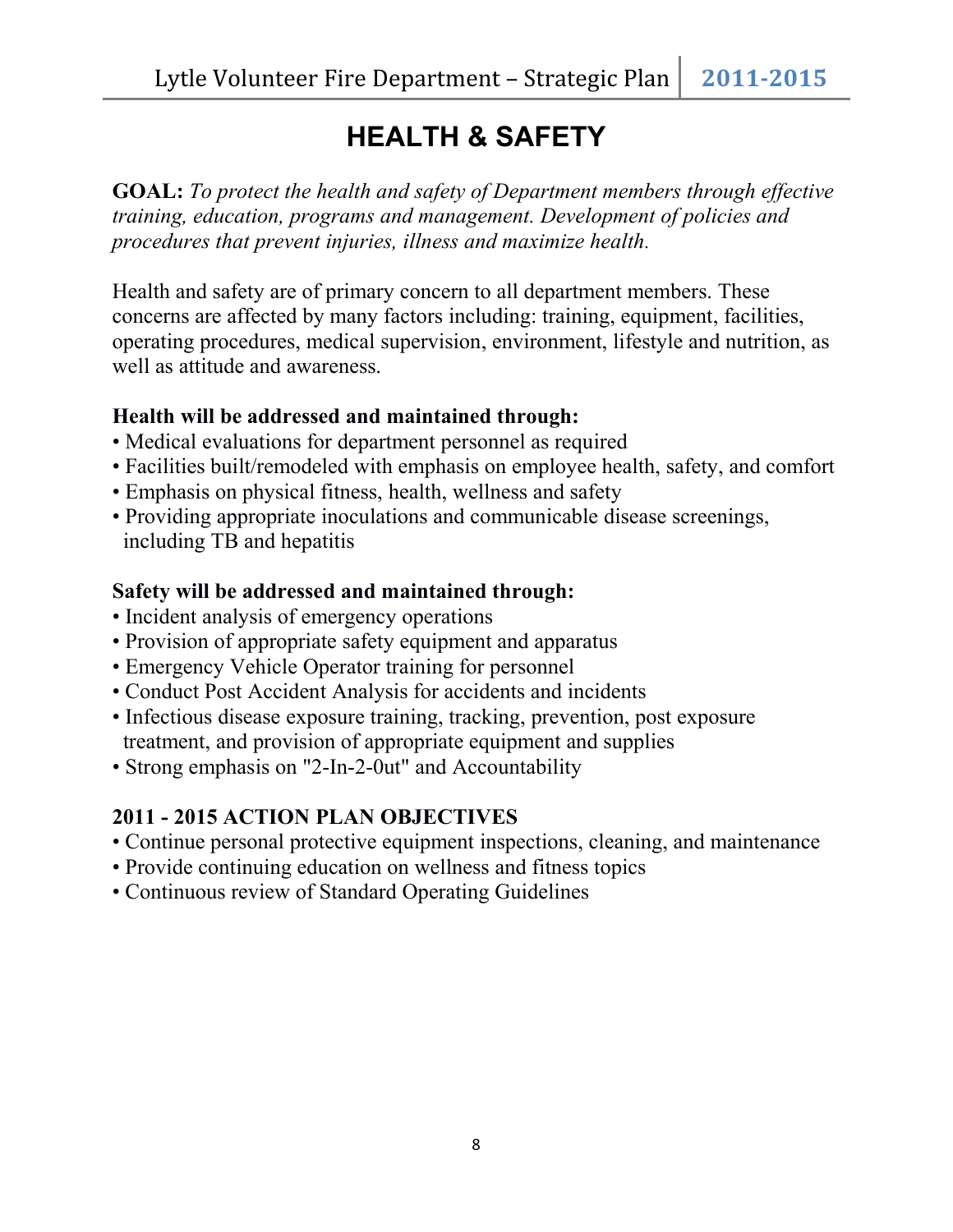### **HEALTH & SAFETY ACQUISITION SCHEDULE**

### **FY 2011 - 2012**

• Providing appropriate inoculations and communicable disease screenings, including TB and hepatitis

### **FY 2012 - 2013**

• Providing appropriate inoculations and communicable disease screenings, including TB and hepatitis

### **FY 2013 - 2014**

- Providing appropriate inoculations and communicable disease screenings, including TB and hepatitis
- Provide Physicals for New Applicants

### **FY 2014 - 2015**

- Providing appropriate inoculations and communicable disease screenings, including TB and hepatitis
- Provide Physicals for New Applicants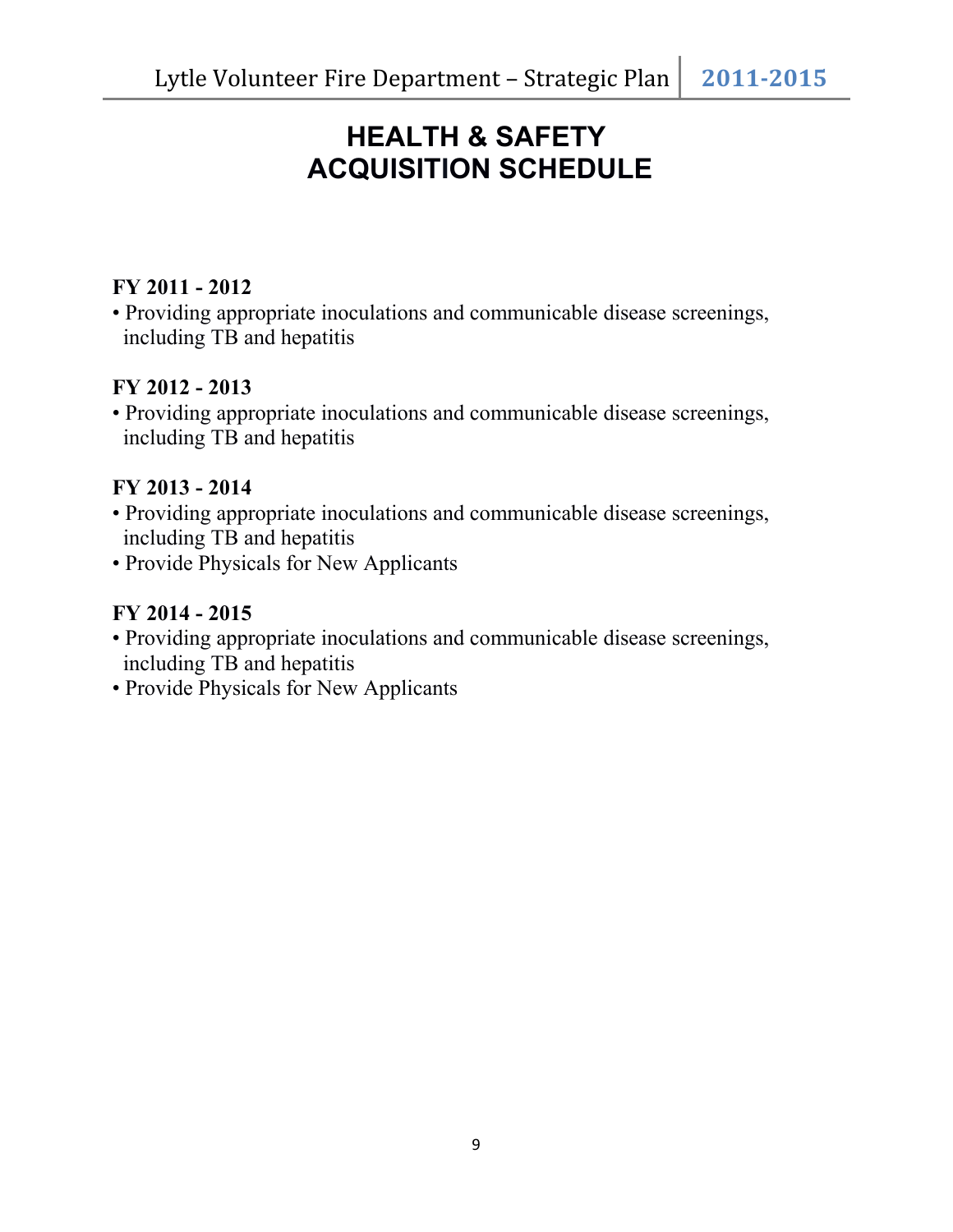# **TRAINING**

**GOAL:** *To identify areas of need and develop training programs to assist our members to become more proficient in personnel management and supervisory leadership, emergency service delivery, customer service, emergency incident management safety, fire prevention and public safety education.*

Training is a critical function for any modern fire service agency. As our work becomes more complex and diversified, the knowledge required, government regulations, and professional standards lead to increases in overall training needs for the Department. Documentation and records management are essential elements of that process.

Key programs and opportunities that will be developed and/or continued are:

- Engine /Truck Company (fire ground support) Operations
- Aerial Operations (Quint)
- Customer Service Training
- Driver/Operator Training
- Incident Safety Officer Training (all officers)
- Officer Training
- National Fire Academy attendance
- Medical continuing education and re-certification
- Probationary firefighter training
- Computer training
- Hazardous Materials Level Training
- External training opportunities
- Involvement of company officers in training development
- Technical Rescue Training
- National Incident Management System Training (NIMS)
- Emergency Vehicle Operator Training

Items necessary for increasing the capabilities of the training program include:

- Continuously updating the fire department library
- Construction of the fire department training team
- Focus training on High Risk Low Frequency events

#### **2011 - 2015 ACTION PLAN OBJECTIVES**

- Assist personnel with enrollment for courses at the National Fire Academy
- Engineer/Driver Development Training (ISO credit)
- Officer Development Training (ISO credit)
- Quality Company Training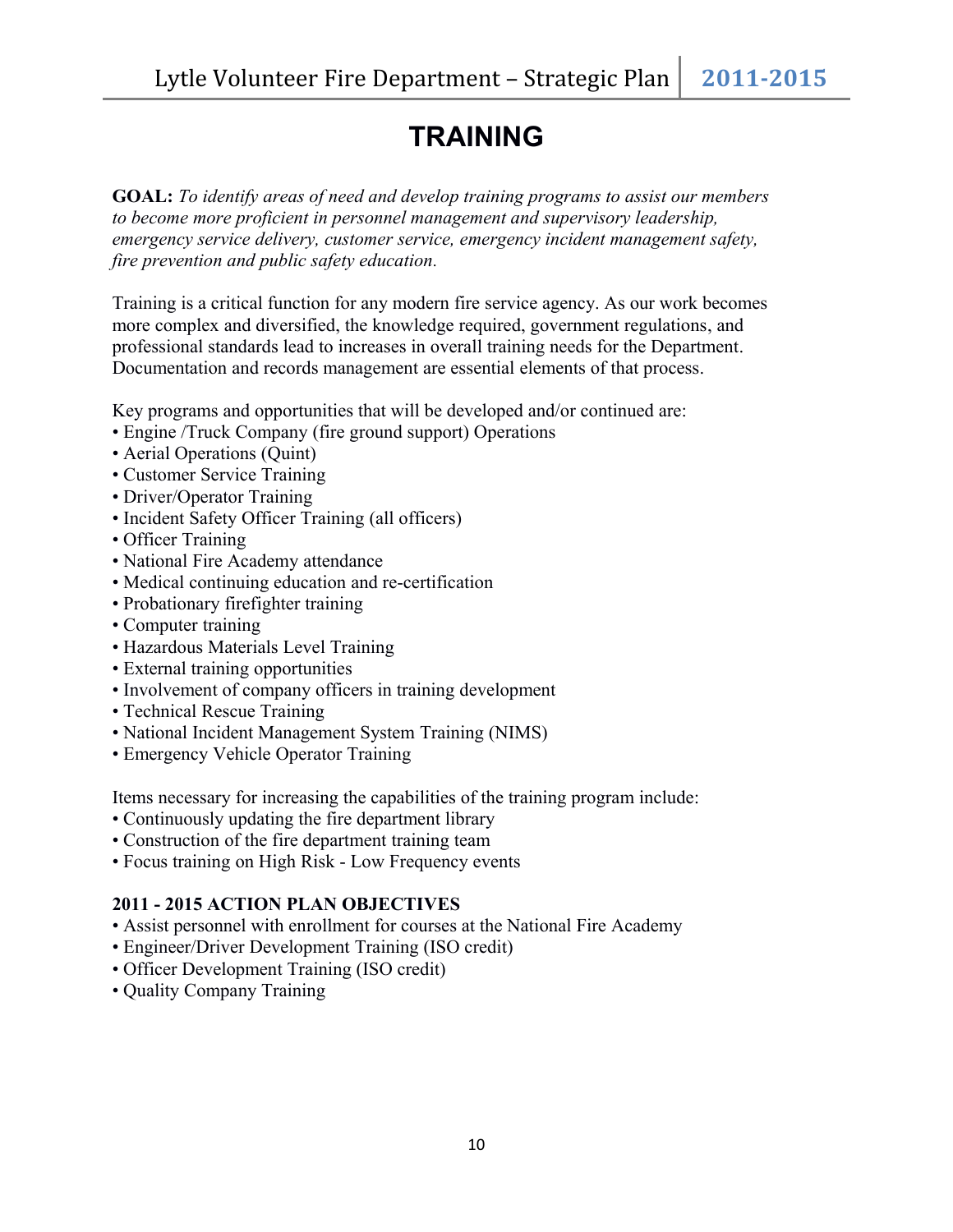### **TRAINING ACQUISITION SCHEDULE**

### **FY 2011 - 2012**

- Purchase training material and equipment
- Technical Rescue Training for all members
- Driver/Engineer Training for all members

### **FY 2012 - 2013**

- Purchase training material and equipment
- Technical Rescue Training for all members
- Driver/Engineer Training for all members

### **FY 2013 - 2014**

- Purchase training material and equipment
- Technical Rescue Training for all members
- Driver/Engineer Training for all members

### **FY 2014 - 2015**

- Purchase training material and equipment
- Technical Rescue Training for all members
- Driver/Engineer Training for all members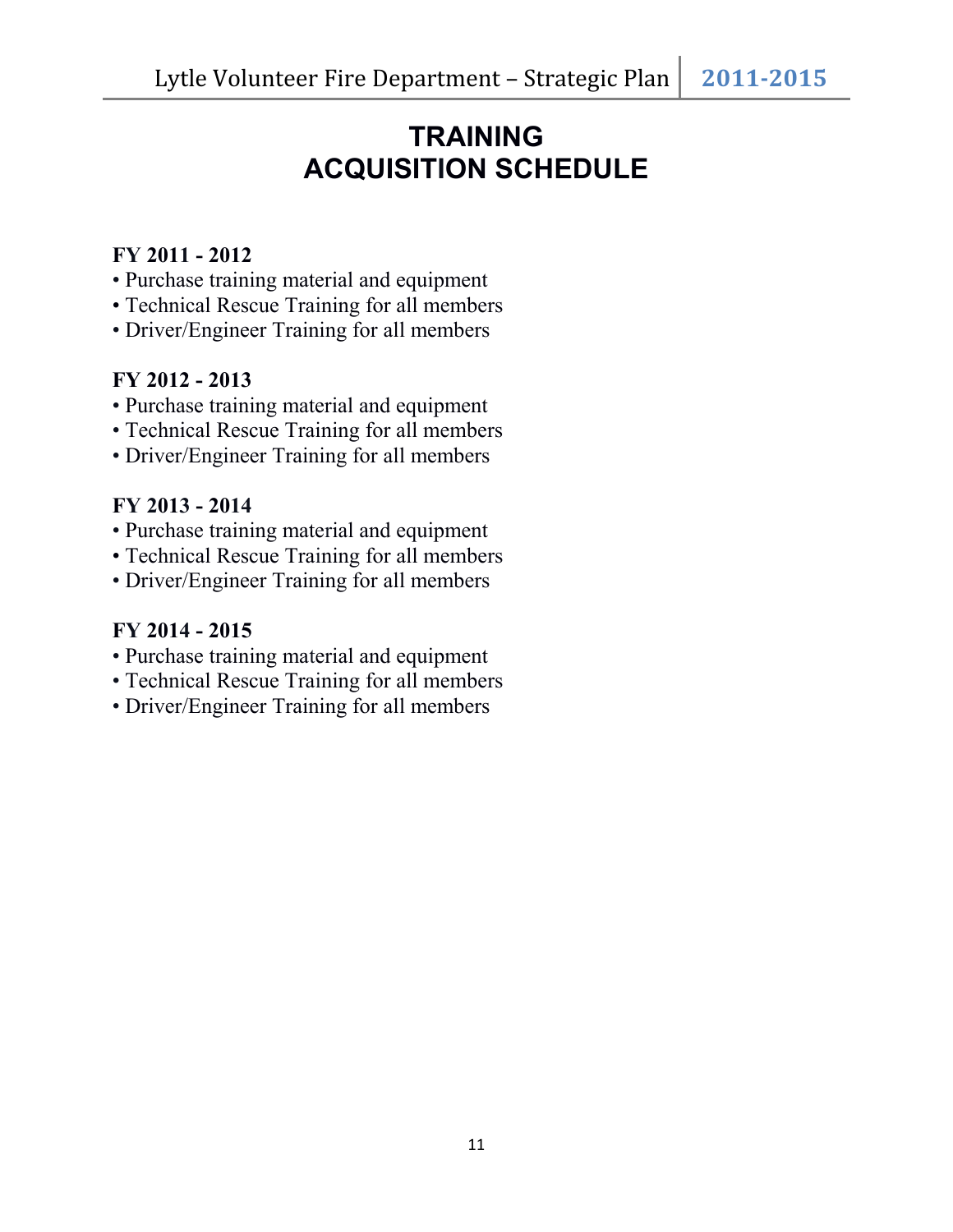# **FIRE APPARATUS** *I* **VEHICLES**

GOAL: *To purchase fire/EMS apparatus and staff vehicles that provide reliable and effective service delivery with high regard for employee safety and comfort and represent the Department in a manner that supports a positive public image.*

Due to the dynamic operational environment we work in, our equipment needs are continually evolving. Adoption of this concept will address several important issues within the organization. This unit will be utilized for the department's responses during severe weather events and mutual aid requests (local, regional and State).

A modern and reliable fire and emergency response fleet is crucial to the effective delivery of emergency services when responding to fire, emergency medical, hazardous materials, and all other types of emergencies.

Front line fire apparatus will be evaluated for replacement each year with a target of 10 years service (NFPA 1901).

Currently Lytle Volunteer Fire Department is operating both traditional Engine/Pumpers and Quint (Engine/Ladder company concept). The front line fleet consists of 2-Engine/Pumper, 1-Quint, and 1-Tanker. We currently have 4-Brush Trucks designed for off-road fire fighting such as grass and wildland fire attacks and 1-Small Rescue Truck (owned by Bexar Co. ESD #5) designed for EMS response and Command.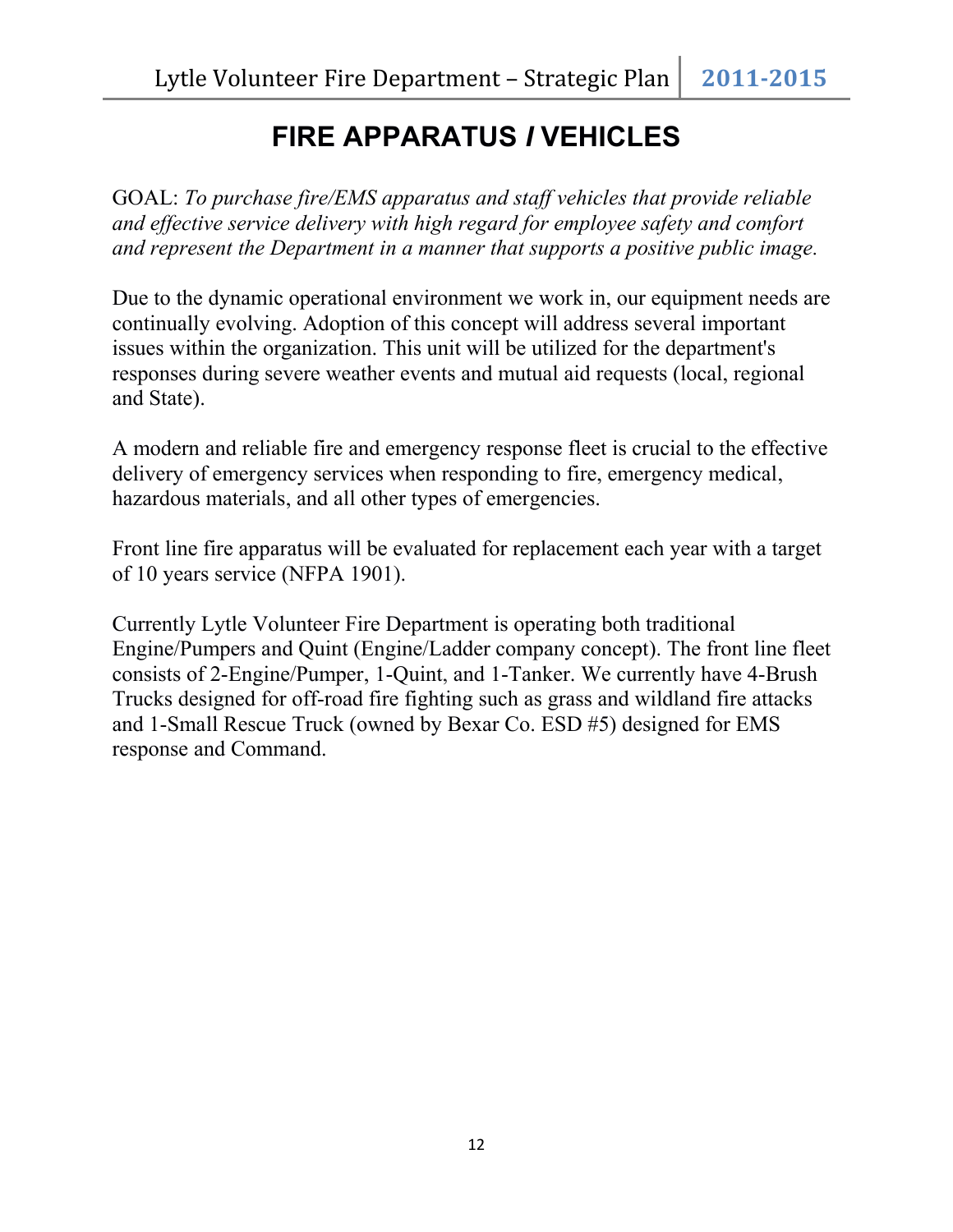### **CURRENT FIRE DEPARTMENT FLEET**

### **Station #1**

- Brush Truck 4 2009 Ford F-550
- Engine 2 2008 E-One International
- Rescue 1 2007 Ford F-550 (owned by Bexar Co. ESD #5)
- Brush Truck 3 1996 Chevy 3500HD
- Quint 1 1982 Simon-Duplex 75' Aerial
- Brush Truck 1 1970 AM General 6X6

### **Station #2**

- Engine 1 1995 E-One International (unit is being replaced)
- Tanker 1 1985 International (unit is being replaced)
- Bruch Truck 2 1972 AM General 6X6
- Engine 1 1994 Simon Duplex Pumper/Tanker (replacing above units)
	- $\triangleright$  Engine 1 will be acquired in November 2010

### **FIRE DEPARTMENT APPARATUS ACQUISITION SCHEDULE**

### **FY 2011-2012**

• No Request

### **FY 2012-2013**

• Purchase Special Operations Vehicle with Equipment

### **FY 2013-2014**

• Purchase of new First Response/Command Vehicle \$50,000

### **FY 2013-2014**

• Replace Brush Truck 3 and equipment \$100,000

### **FY 2014-2015**

• Upgrade Quint with Platform Apparatus \$1,000,000

The Lytle Volunteer Fire Department will attempt to secure as much Grant funding as possible for future Fire Department Apparatus.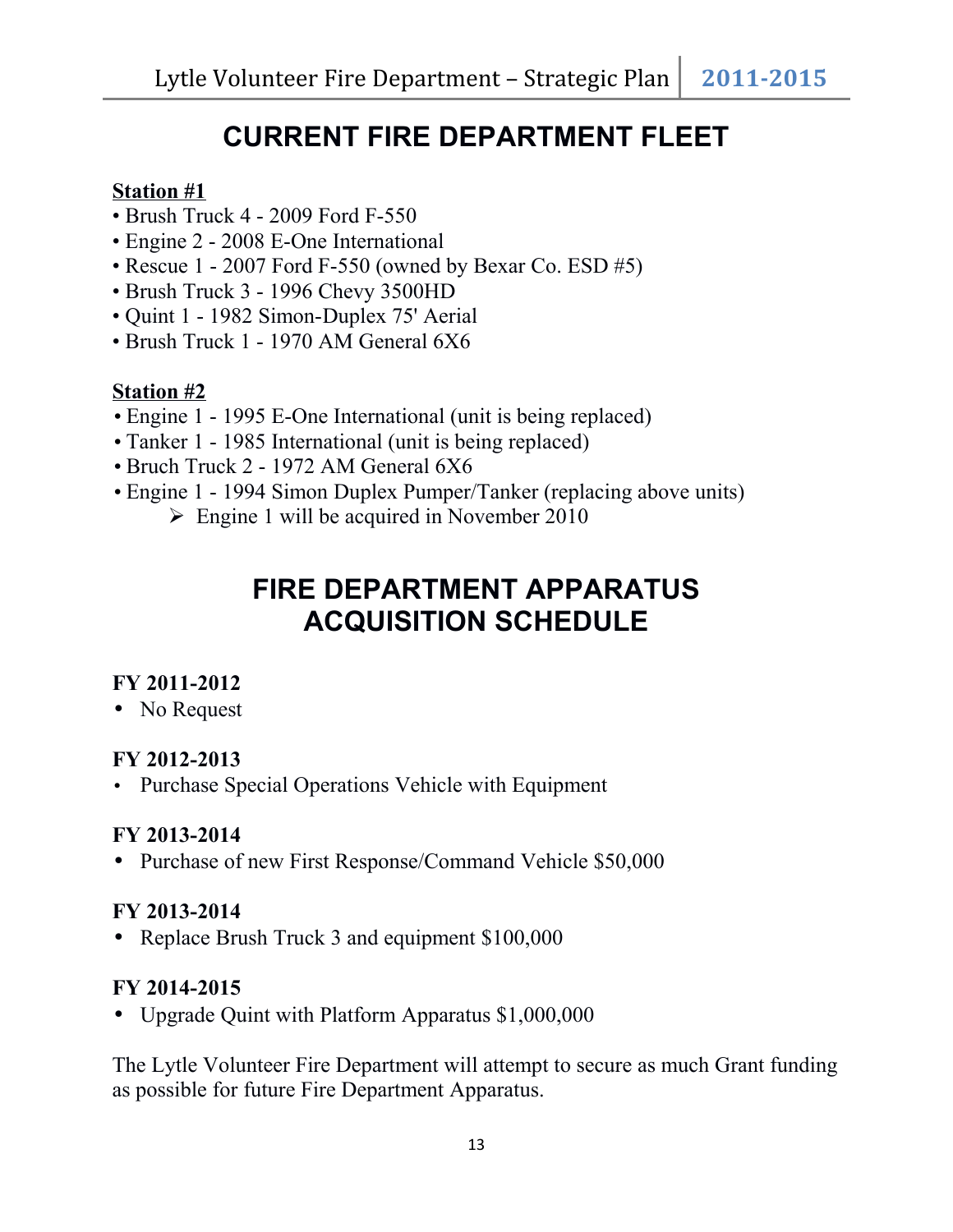# **EQUIPMENT**

GOAL: *To provide a well-maintained inventory of major equipment, this is critical to the safe delivery of effective and efficient emergency services.*

Equipment will be replaced when its reliability becomes questionable or when technological improvements make it clearly obsolete. Personnel safety, public safety, and customer service will be major considerations in equipment purchases.

The following equipment is included in this schedule:

SCBA's, Thermal Imaging Cameras, Fire Hose, Ventilation fans, Ventilation Saws, Rescue Tools.

### **EQUIPMENT ACQUISITION SCHEDULE**

#### **FY 2011-2012**

- Replace 5 sets of Bunker Gear
- Replace 8 Sections of 1 3/4" Hose
- Replace 4 Sections of 2 1/2" Hose
- Purchase 10 Sections of 5" Hose

### **FY 2012-2013**

- Replace 1 Ventilation Fan
- Replace 2 Nozzles
- Replace 5 Sets of Bunker Gear
- Replace 8 Sections of 1 3/4" Hose
- Replace 4 Sections of 2 1/2" Hose

### **FY 2013-2014**

- Replace 2 Nozzles
- Replace 5 Sets of Bunker Gear
- Replace 8 Sections of 1 3/4" Hose
- Replace 4 Sections of 2 1/2" Hose
- Purchase Thermal Imaging Camera

### **FY 2014-2015**

- Replace 2 Nozzles
- Replace 5 Sets of Bunker Gear
- Replace 8 Sections of 1 3/4" Hose
- Replace 4 Sections of 2 1/2" Hose